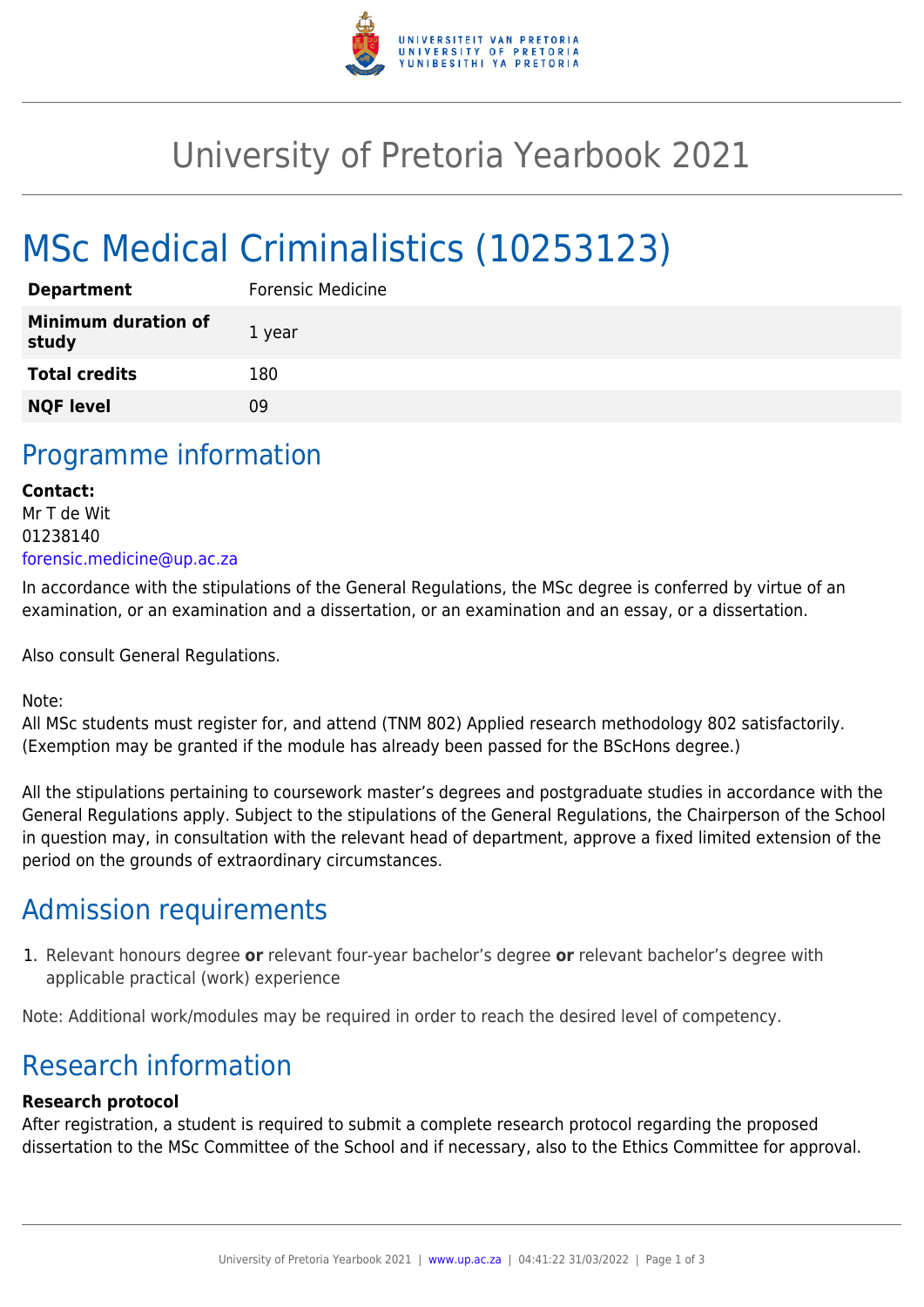

#### **Dissertation**

A dissertation must be submitted via Student Administration at least three months prior to the date of a particular graduation ceremony. A manual on the editing of dissertations is available on request from the relevant head of department.

### Pass with distinction

The degree is conferred with distinction on a student who has obtained an average of at least 75% in the examination, or in the examination and the dissertation, or in the examination and the essay, or in the dissertation.